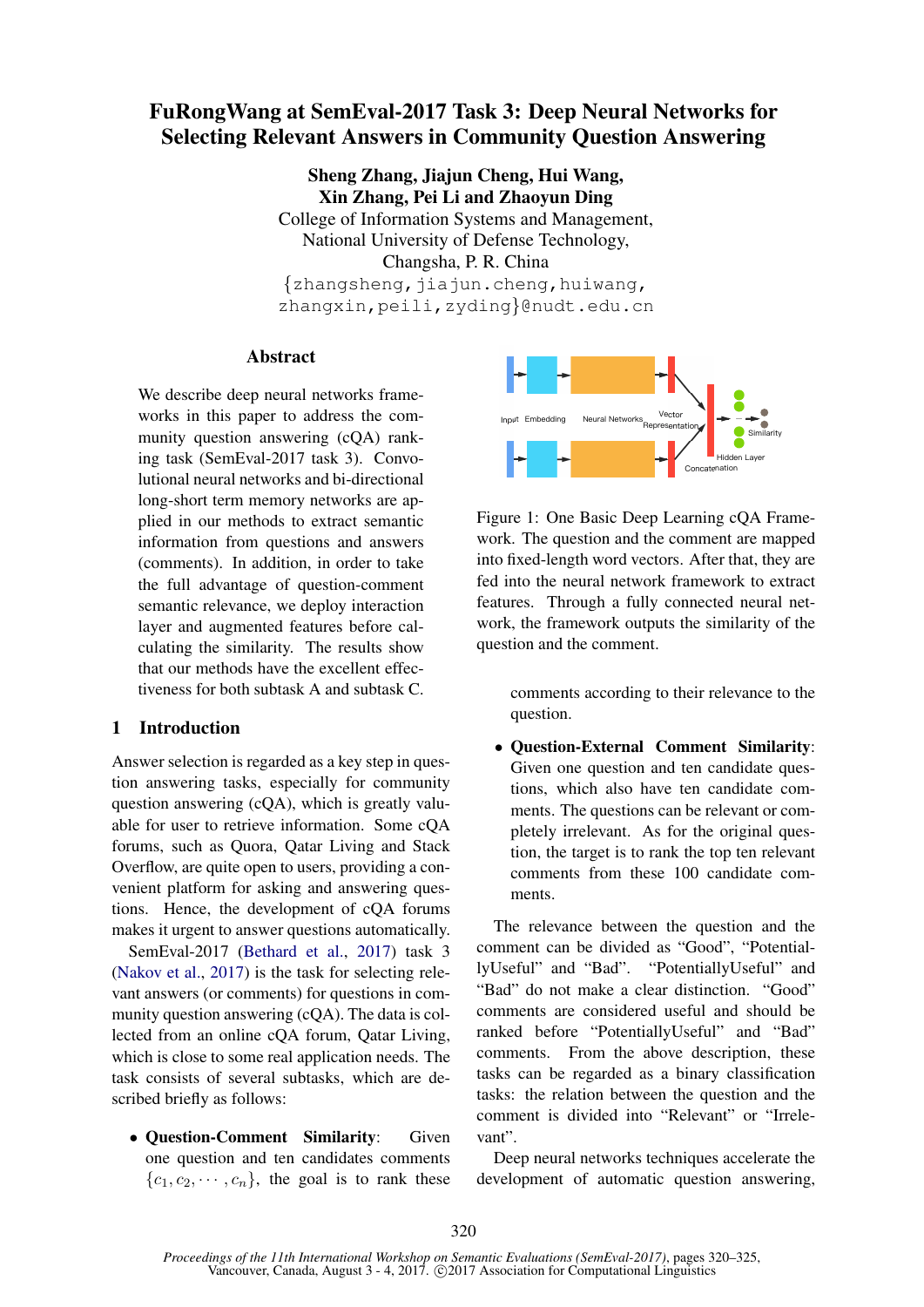which due to the great capability of capturing the semantic meaning of texts. Our work is mainly motivated by the previous work (Tan et al., 2016; Feng et al., 2015; Cui et al., 2016; Hu et al., 2014), which utilizes neural networks to extract features from texts. We deploy a deep neural networks framework to measure the relevance of questions and comments in the cQA task, and then rank the candidates according to their similarity to the original question. In this study, methods based on deep neural networks extract semantic features from the question and the comment respectively, which involve little manual operation and show an advantage on the huge amount of data.

In addition, to increase the connection between the question and the comment, we apply an interaction layer before calculating the similarity. Then, we add augmented features to improve the performance of deep neural networks. Finally, the system we proposed are used to address subtask A and subtask C, and the results significantly surpass the baselines provided by the organizers.

# 2 Methodology

Neural networks are increasingly applied in various of natural language processing tasks, due to the capability of capturing semantic meaning of texts. Our models are fundamentally motivated by previous work in Question Answering.

One basic deep learning architecture for cQA is shown as Figure 1, which is used in a great many papers (Tan et al., 2015; dos Santos et al., 2016; Feng et al., 2015; Cui et al., 2016; Hu et al., 2014). The question and the comment are mapped into fixed-length word vectors. After that, they are fed into the neural network framework to extract features. The frameworks output semantic vectors of the question and the comment, which are then concatenated into a vector. Through a fully connected neural network, the architecture outputs the similarity of the question and the comment. Finally, the similarity value can be the criteria to rank the candidate comments according to the original question.

Currently, convolutional neural networks (CNNs) have proved superiority in a variety of tasks due to the ability of learning the representation of short texts or sentences. Meanwhile, recurrent neural networks (RNNs), especially the variant: long short term memory networks (LSTMs), successfully model the long and short term information of the sequence.

#### 2.1 CNN-based Architecture

The question and the comment are represented by word embedding sequences with a fixed length:  $\{w_1, \dots, w_l\}$ , each element is real-valued and  $w \in \mathbb{R}^d$ . Each sentence is normalized to a fixed length sequence by adding paddings if the sentence is short or truncating the excess otherwise. After embeddings, each sentence can be presented by a matrix  $S \in \mathbb{R}^{l \times d}$ .

In order to capture higher semantic information of sentences, convolutional layer is applied after embeddings, which consists of several convolutional feature maps. Suppose we have  $k$  feature maps  $z_i \in \mathbb{R}^{s \times d}$ , after convolutional operation, the outputs of CNN is  $C \in \mathbb{R}^{(l-s+1)\times k}$ .

A pooling layer is added after the convolutional layer. Max pooling and average pooling are commonly used in the model, which choose the max or average value of the features extracted from the former layer to reduce the presentation. In this study, we use 1-max pooling as our methods to select the max value of each filter, and the question and the comment vectors generated by neural networks are  $q, c \in \mathbb{R}^k$  respectively.

In order to extract features from different scales, we use different types of feature maps altogether. These feature maps have different width to capture information from different contexts, which contribute to the feature extraction of CNNs.

#### 2.2 LSTM-based Architecture

The long short term memory (LSTM) network is a variant of recurrent neural network (RNN) which has recently received great results on various of sequence modeling tasks. LSTM overcomes the shortcoming of RNN in handling "long-term dependencies". Memory cells and forget gates are the key points of the LSTM: they make it capable of handling both long and short sequences through controlling the information flow of a sequence. A LSTM network is made up of several cells with the following formula: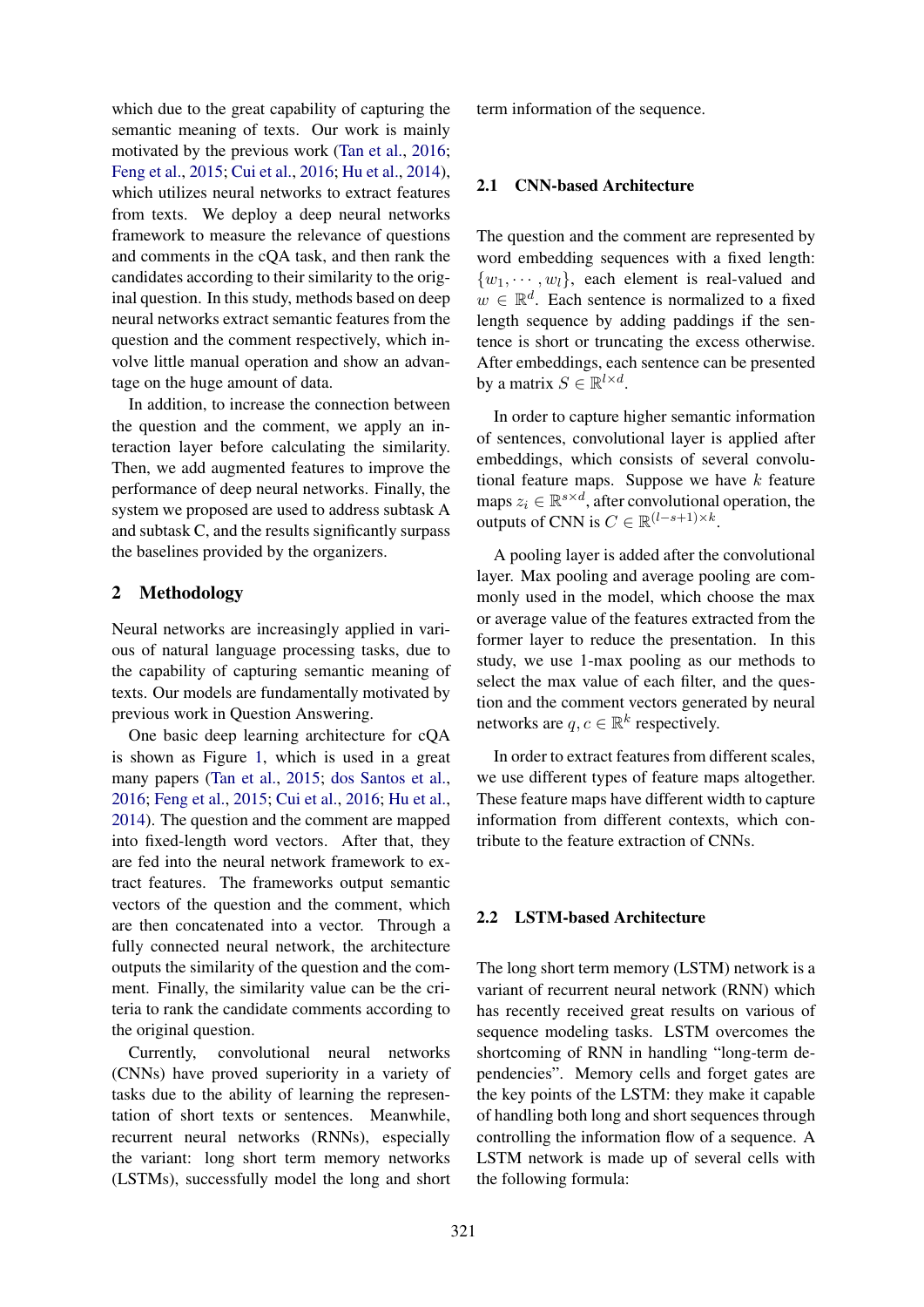$$
f_t = \sigma(W_f \cdot [h_{t-1}, x_t] + b_f), \tag{1}
$$

$$
i_t = \sigma(W_i \cdot [h_{t-1}, x_t] + b_i), \tag{2}
$$

$$
\tilde{C}_t = \tanh(W_C \cdot [h_{t-1}, x_t] + b_C) \tag{3}
$$

$$
C_t = f_t \odot C_{t-1} + i_t \odot \tilde{C}_t, \tag{4}
$$

$$
o_t = \sigma(W_o \cdot [h_{t-1}, x_t] + b_o), \tag{5}
$$

$$
h_t = o_t \odot \tanh(C_t), \tag{6}
$$

where W and b are parameters which are trained and shared by all cells, and ⊙ indicates elementwise production.  $C_t$  is the memory cell, which stores previous values. The forget gate  $f_t$  and the input gate  $i_t$  control the percentage of information from the previous memory and new inputs respectively, while the output gate  $o_t$  controls the output of hidden states.  $\sigma(\cdot)$  indicates the sigmoid function.

Single directional LSTM only utilizes the former information of a sequence, while bidirectional LSTMs utilize the information both forward and afterward. Usually, in order to capture more information of the sequence, bidirectional LSTMs are adopted, with the one processes information from the front to the end of a sequence while the other processes information in the reverse direction. The output of bi-directional LSTMs can be the concatenation of two output vectors from both direction, i.e.  $h_t = \overrightarrow{h_t} || \overleftarrow{h_t}$ .

#### 2.3 Augmented Features

In general, neural networks are able to extract features automatically. However, (Fu et al., 2016) and (Yu et al., 2014) have shown that augmented features contribute to the behavior of neural networks. Some commonly used augmented features such as word overlap indices, part-of-speech tags, position indices, etc.

In this work, we use word overlap indices as augmented features. Given a question  $q_i = (x_1^q)$  $^{q}_{1}, x_{2}^{q}$  $\left( \frac{q}{2}, \cdots, x_m^q \right)$  and a comment  $c_i =$  $(x_1^c, x_2^c, \dots, x_m^c)$ , the overlap features  $q_{feat}$  and  $c_{feat}$  are calculated as follows:

$$
q_{feat}^{(i)} = \begin{cases} 1 & x_i^q \in c_i, \\ 0 & \text{otherwise,} \end{cases}
$$
 (7)

$$
c_{feat}^{(i)} = \begin{cases} 1 & x_i^c \in q_i, \\ 0 & \text{otherwise,} \end{cases}
$$
 (8)

where  $q_{feat}^{(i)}$  is the  $i^{th}$  element of  $q_{feat}$ , so is  $c_{feat}^{(i)}$ .

As shown in Figure 2,  $q_{feat}$  and  $c_{feat}$  are added at the tail of sequence embeddings. Also, their concatenation  $x_{feat}$  is regarded as augmented features before feeding into the fully connected networks.

#### 2.4 Interaction Layer

In order to make full use of the connection of the question and the comment, we design an interaction layer to capture the relevance of them, which is shown in Figure 2.

Given a question vector  $q \in \mathbb{R}^k$  and a comment vector  $c \in \mathbb{R}^k$  produced by neural networks, the interaction layer calculates the matrix multiplication as follows:

$$
z_{int} = f(q^T W c), \tag{9}
$$

where  $z_{int} \in \mathbb{R}$  is the output of interaction layer, and  $M \in \mathbb{R}^{k \times k}$  is the parameter of the layer and updated when training, while  $f(\cdot)$  is the activation function.

#### 2.5 Objective Function and Optimizer

Features extracted by deep neural networks are concatenated with extra features, which are then fed into a fully connected neural network altogether.

$$
o_i^h = f(W_o[q, c, x_{feat}, z_{int}] + b_o), \qquad (10)
$$

where  $o_i^h$  is the output of hidden layer node i, and  $x_{feat}$  is the augmented features.  $W_o$  and  $b_o$  are the weight and the bias of the hidden layer respectively.

After that, the softmax function is applied to obtain the similarity of the question and the comment:

$$
o_i = Softmax(W_s \cdot o_i^h + b_s), \qquad (11)
$$

where  $o_i \in [0, 1]$  is the output of the network, which satisfies  $\sum_i o_i = 1$ . W<sub>s</sub> and b<sub>s</sub> are the weight and the bias of the output layer respectively.

The objective function in this study is cross entropy, which is illustrated as follows:

$$
\mathcal{L} = -\frac{1}{N} \sum_{i \in N} \{ y_i \log o_i + (1 - y_i) \log (1 - o_i) \},\tag{12}
$$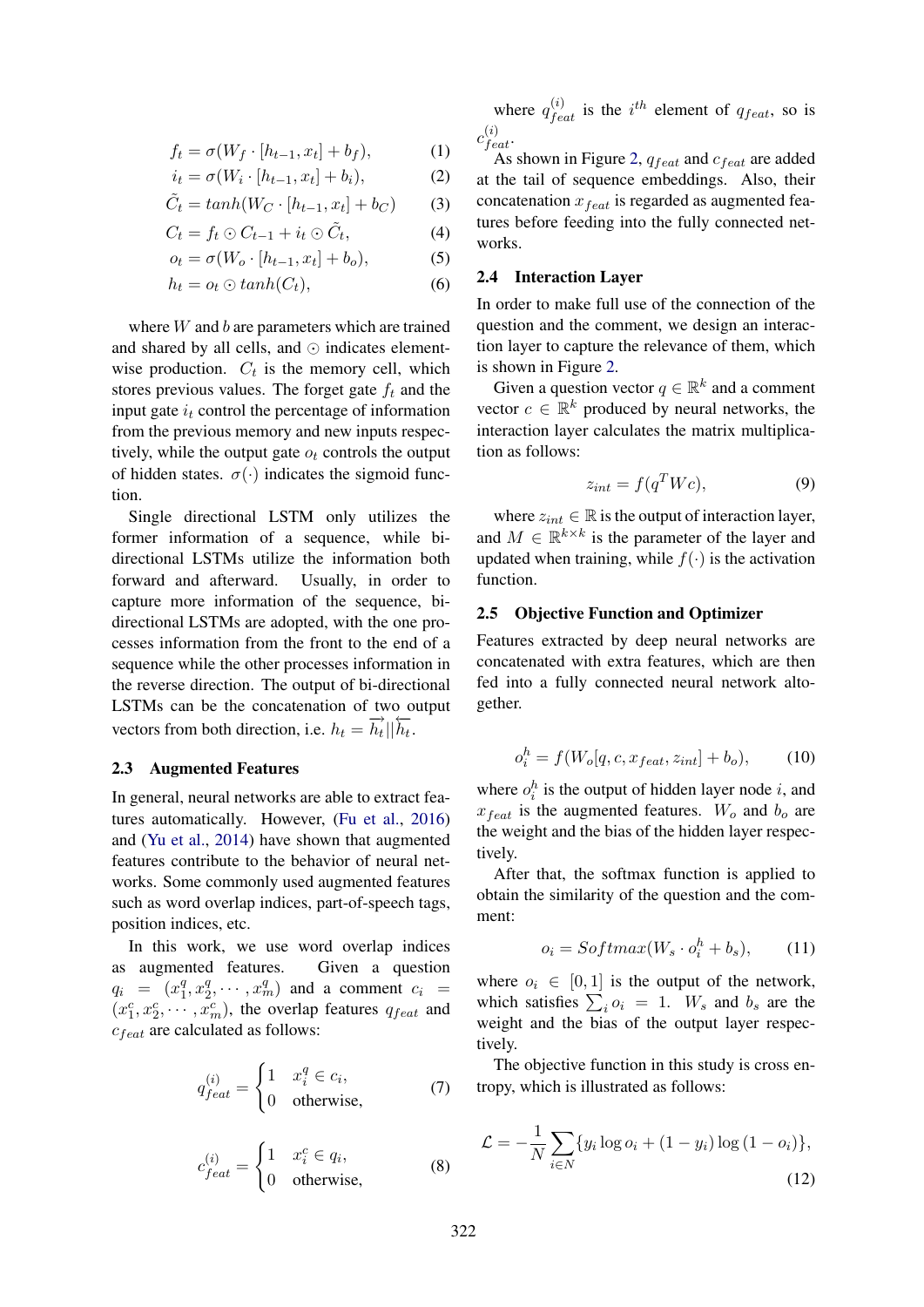

Figure 2: The deep neural network frameworks for cQA. The question and the answer are represented by word vectors, with augmented features added at the end. Then the vectors are fed into neural networks, such as CNN or LSTM, to extract vectors. Interaction layer compute the similarity of vectors, which are then concatenated with extracted vectors together. Through a fully connected neural network, the framework outputs the similarity of the question and the comment.

where  $y_i \in \{0, 1\}$  is the ground truth label of the question-comment relation.  $N$  is the number of samples.

The relation of the question and the comment is divided to two classes, "Good" and "Bad" ("PotentiallyUseful" is regraded as "Bad"). To train the parameters in networks, Adagrad optimizer (Duchi et al., 2011) is applied. Adagrad is an algorithm designed for gradient-based optimization, which adapt the learning rate for better convergence when training the parameters. (Dean et al., 2012) point out that Adagrad increase the robustness of stochastic gradient descent when training large-scale neural networks.

#### 3 Experimental Results

In this section, we describe the detail of training deep neural networks, including the datasets, metrics, baseline, parameters settings and so on. Then, we present the results and give a brief analysis of these results.

#### 3.1 Data Description

Datasets provided by the organizers are collected from Qatar Living forum, which is an online cQA website. The components of the datasets are shown as Table 3.1:

In our experiment, datasets "train\_1", "train\_2" and "dev" are used to train neural networks. In addition, dataset "test 2016" is used for development

| Dataset   | train 1     | train 2     | dev |  |
|-----------|-------------|-------------|-----|--|
| Questions | 1999        | 670         | 500 |  |
| Dataset   | test $2016$ | test $2017$ |     |  |
| Questions | 700         | 880         |     |  |

Table 1: The components of the datasets.

and parameters searching, and dataset "test\_2017" is submitted for evaluation.

#### 3.2 Metrics and Baselines

The official evaluation metrics in this task is Mean Average Precision (MAP), which is used for ranking submissions from different teams. MAP is often used to measure the quality of ranking in information retrieval. In addition, Average Recall (AvgRec), Mean Reciprocal Rank (MRR), Accuracy (Acc), etc. are also reported by the official scorer.

Baselines are given by the organizer, which consists of Information Retrieval (IR) baseline and random baseline. IR baseline is the rank of candidates given by a search engine, such as Google or Bing. Random baseline is the results of given a random number (from 0 to 1) to rank each candidate.

# 3.3 Experimental Setup

Our models in this work are mainly implemented with tensorflow v1.0 (Abadi et al., 2016) from a scratch. The code runs on a GTX 1080 GPU and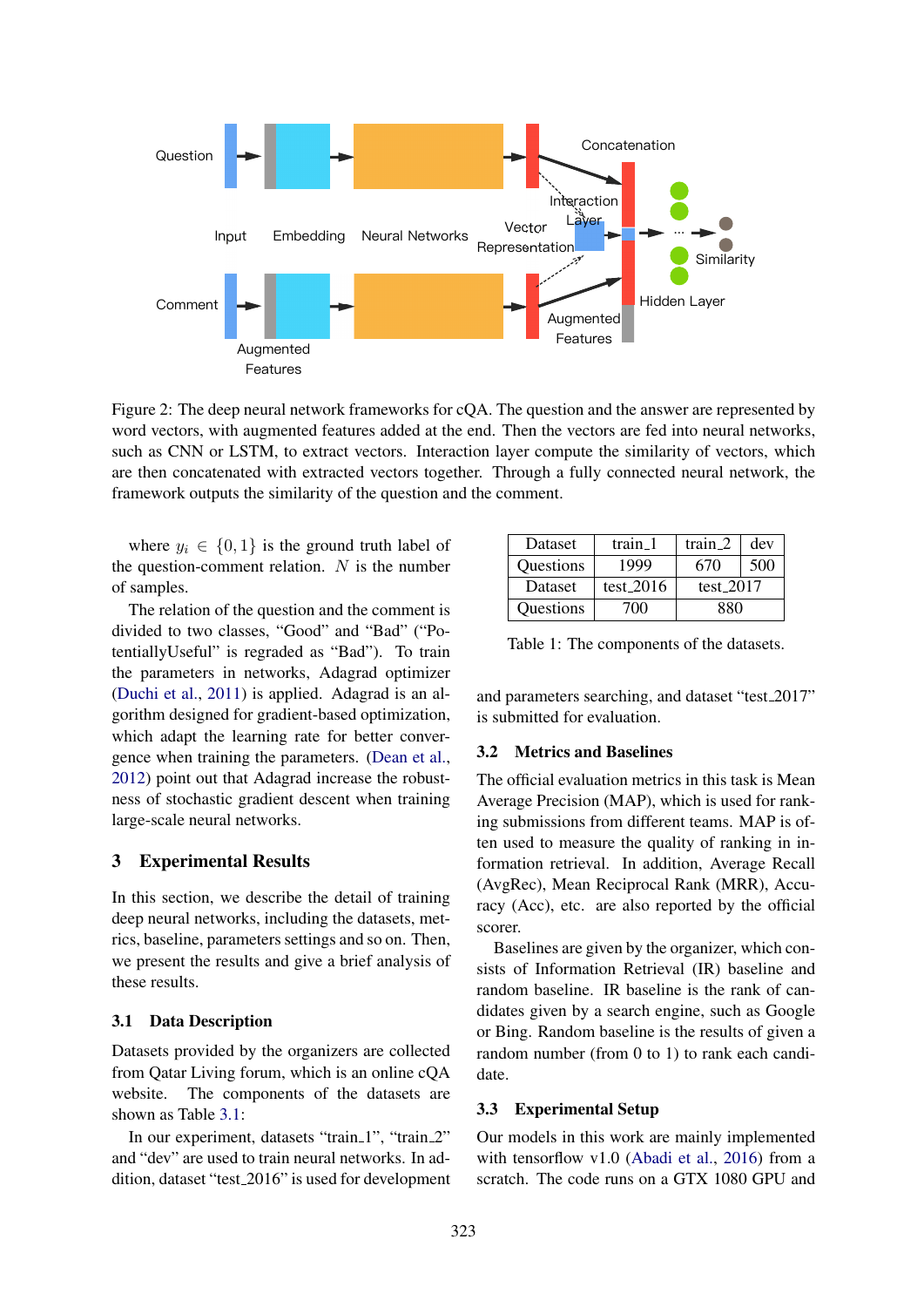| <b>Datasets</b>          | test <sub>-2016</sub> |        |            | test <sub>-2017</sub> |        |            |
|--------------------------|-----------------------|--------|------------|-----------------------|--------|------------|
| Methods                  | <b>MAP</b>            | AvgRec | <b>MRR</b> | MAP                   | AvgRec | <b>MRR</b> |
| Random (baseline)        | 52.80                 | 66.52  | 58.71      | 62.30                 | 70.56  | 68.74      |
| IR (baseline)            | 59.53                 | 72.60  | 67.83      | 72.61                 | 79.32  | 82.37      |
| <b>CNN</b>               | 73.13                 | 84.25  | 79.74      | 82.93                 | 89.94  | 88.28      |
| multi-CNN                | 74.38                 | 85.24  | 81.58      | 83.42                 | 90.13  | 88.96      |
| +Augmented Features      | 73.86                 | 84.99  | 80.81      | 83.52                 | 90.48  | 89.60      |
| +Interaction Layer (Pri) | 74.94                 | 85.85  | 81.10      | 84.26                 | 90.79  | 89.40      |
| biLSTM                   | 74.02                 | 84.97  | 80.79      | 83.57                 | 90.28  | 89.42      |
| +Augmented Features      | 73.57                 | 84.66  | 79.94      | 84.06                 | 90.56  | 89.74      |
| +Interaction Layer       | 74.72                 | 85.59  | 81.22      | 83.96                 | 90.70  | 89.49      |

Table 2: Results on Subtask A

| <b>Datasets</b>          | test <sub>-2016</sub> |        |            | $test_2017$ |        |            |
|--------------------------|-----------------------|--------|------------|-------------|--------|------------|
| Methods                  | <b>MAP</b>            | AvgRec | <b>MRR</b> | <b>MAP</b>  | AvgRec | <b>MRR</b> |
| Random (baseline)        | 15.01                 | 11.44  | 15.19      | 5.77        | 7.69   | 5.70       |
| IR (baseline)            | 40.36                 | 45.97  | 45.83      | 9.18        | 21.72  | 10.11      |
| <b>CNN</b>               | 47.62                 | 50.25  | 52.64      | 12.57       | 29.00  | 14.06      |
| multi-CNN                | 48.85                 | 51.56  | 55.11      | 12.55       | 29.65  | 14.64      |
| +Augmented Features      | 49.81                 | 52.04  | 55.68      | 13.55       | 29.45  | 14.63      |
| +Interaction Layer (Pri) | 50.15                 | 53.58  | 54.56      | 13.23       | 29.51  | 14.27      |
| biLSTM                   | 46.31                 | 51.64  | 55.39      | 12.78       | 26.48  | 14.25      |
| +Augmented Features      | 47.29                 | 51.72  | 55.91      | 12.73       | 26.48  | 14.24      |
| +Interaction Layer       | 48.06                 | 52.72  | 53.70      | 13.23       | 26.13  | 14.52      |

Table 3: Results on Subtask C

it is about 100 epochs that the model become to converge.

All texts from questions and comments are used at first to train Word2Vec vectors (Mikolov et al.,  $2013a,b$ ) by a Python package gensim  $<sup>1</sup>$ , whose</sup> length is fixed to 100. The max sequence length of the question and the comment are fixed to 200. We add paddings if the sequence is short or truncate the excess otherwise.

The single-type CNN networks have the filter size of 3, and 800 feature maps, while the multitype CNN networks have the filter sizes of 1,2,3 and 5 with 800 feature maps each. The bi-LSTMs have the output length of 400 of each direction, and the hidden states are outputted directly for the higher layer. The number of nodes in hidden layer is 256 and the activation function used in fully connected neural networks is ReLu. The optimizer is set to AdagradOptimizer and the learning rate is set to 0.01 initially.

#### 1 https://radimrehurek.com/gensim/

#### 3.4 Results on subtask A

Table 3.1 summarizes the results on subtask A: Question-Comment Similarity. The first two rows illustrate the random baseline and the IR baseline, follow by 4 rows of CNN results. The last three rows are the results of LSTMs. As shown in the table, our results significantly outperform the baselines. Neural network based methods perform quite stable, the differences between their results are less than 1%.

The multiCNN along with augmented features and interaction layer achieves the best MAP scores among these methods, although it does not rank the first as for MRR scores. It is also clear that interaction layer and augmented features contribute to the behavior of neural networks.

#### 3.5 Results on subtask C

Table 3.1 illustrates the results on subtask C: Question-External Comment Similarity. It should be noted that we use the reciprocal rank of questions to improve the rank of the comments.

From the table, our methods surpass the baselines and the best method obtains the MAP of